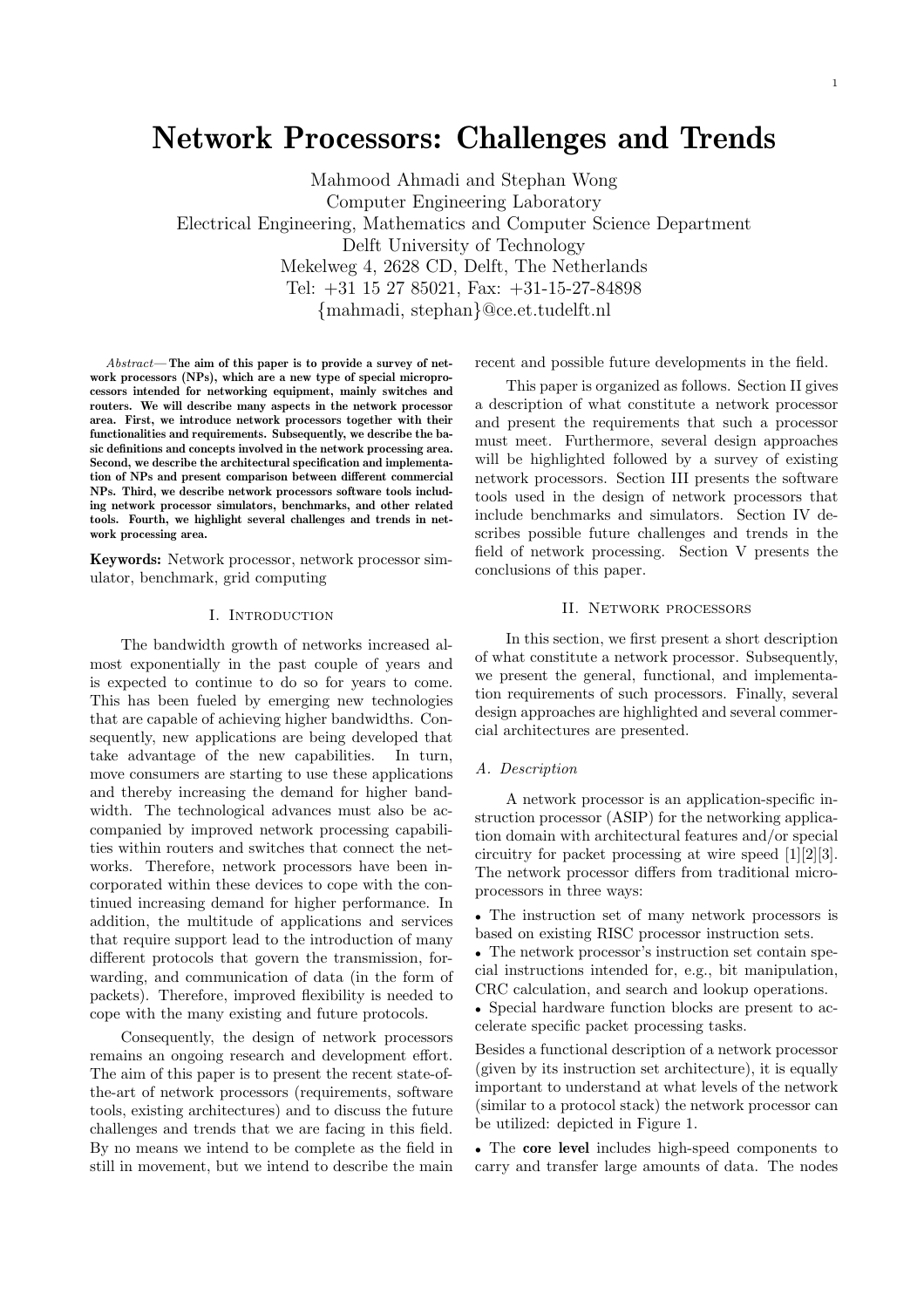

Fig. 1. Simple model of operational levels in network processor.

linking up to form the core implement rudimentary services as routing, tag-switching, and access control. • The edge level of the network forms the ingress and egress to the core. Services at the edge are complex and run at medium to high speeds, services at this point include routing, switching, net-flow, access control, and QoS features.

• The access level of the network covers all the delivery points of the Internet. The end-user accesses the Internet through campus networks, broadband connections and dial-up lines. At this level, there are several different protocols and technologies inter-operating with one another at relatively low speeds.

Finally, a network processor can be utilized in two different planes that that differ in the speed and manner they handle incoming packets; namely data plane and control plane.

In the data plane simple tasks are performed, and most packets follow the fast path through the NP that required very little processing. In the control plane exceptional packets and complex routines are handled. In this plane some packets we sent over to follow slow path [3]. This structure is depicted in Figure 2.



Fig. 2. Packet processing model in network processor

## B. General requirements

In this section, we describe the general requirements of network processor.

• Performance: By executing key computational kernels in hardware, NPs are able to perform many applications at wire speed. Network processors must be able to support high bandwidth connections, multiple protocols, and advanced features without becoming a performance bottleneck.

• Flexibility and programmability: Having software as a major part of the system allows network equipment to easily adapt to changing standards and applications. The network processor should be easily programmable in order to support customization of feature sets and the rapid integration of new and existing technologies. In order to meet this demand, network processor manufacturers must strive to supply programming and testing tools that are as simple as possible to use. These programming tools should be based on a simple programming language that allows for reuse of code wherever possible. In addition, programming tools must provide extensive testing capabilities that provide intelligent debugging features, such as descriptive codes and definitions, as well as code level statistics for optimization. Testing tools must be able to simulate real world conditions and provide accurate measurements of throughput and other performance measurements [4].

• Fast time to market (TTM): Time to market has become a critical factor in achieving success with network equipment, it is the time required for system vendor to bring a product from demand to commercial availability and has known as a factor that determined the success or failure of the product in the market [1].

• Serviceability: Users are demanding services such as real-time video, secure private networks and voice over IP, these will require lot of serviceability at the access and edge network elements [5].

## C. Functional requirements

Typical functions performed by network processors are summarized below:

• Lookup and pattern matching: This function compares packet header fields with specific patterns to classify the type of packets, for example perform a table lookup to return the relevant table entry or determining type of incoming packets are an IPv4 or an IPv6 packet.

• Forwarding: This function is defined as determining the output path for incoming packets. It is implemented using hardware prefix tree structure and special hardware [5].

• Access control and queue management: Once packets have been identified, they are placed in appropriate queues for further processing. Packets are also checked against security access policy rules to see if they should be forwarded or discarded.

• Traffic shaping and control: Some protocols or applications require that, as traffic is released to the outgoing wire or fiber, it is shaped to ensure that it meets delay or delay variation requirements. Other requirements specify the priority of traffic between different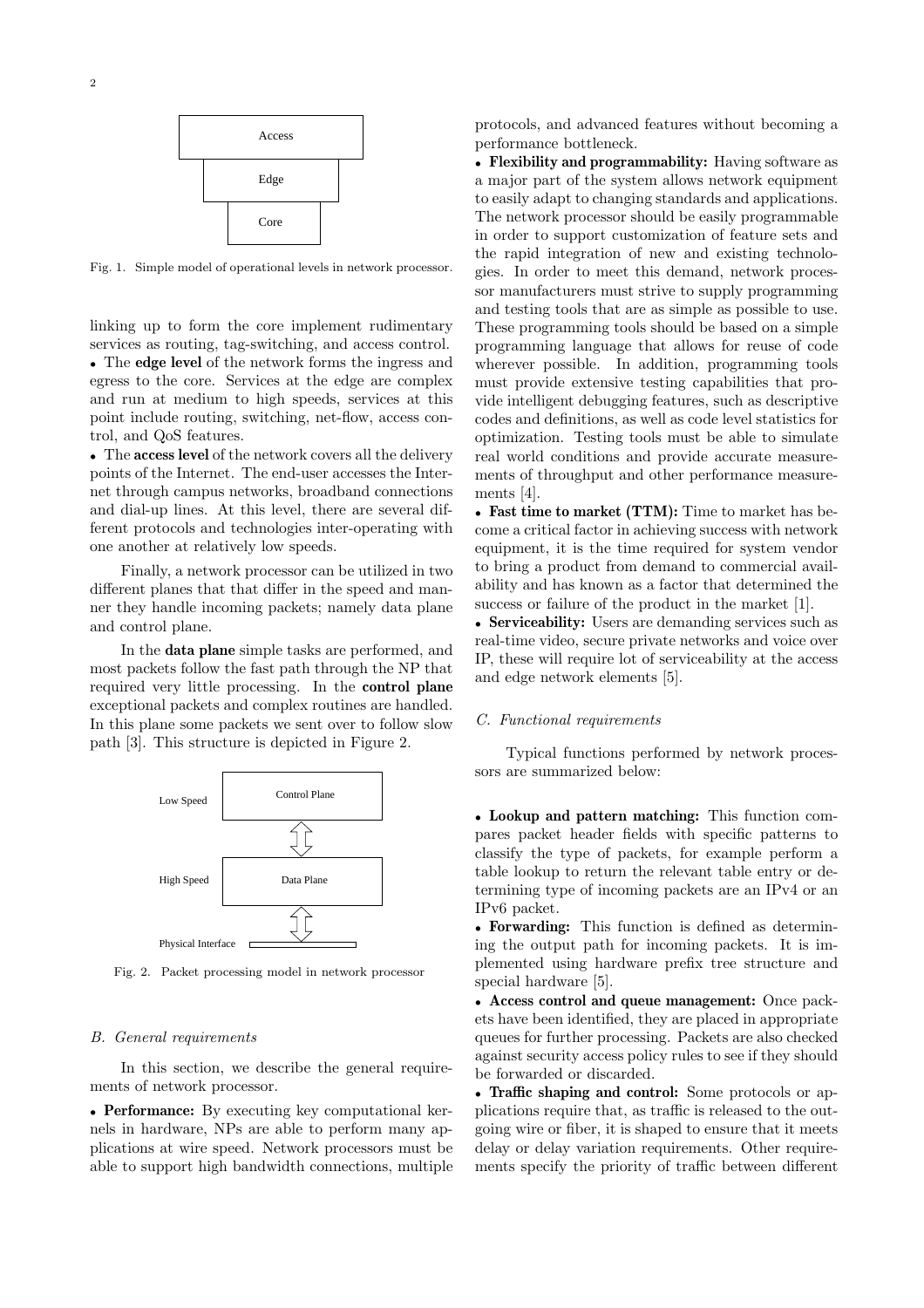channels or message types [2].

• Data Manipulation: This is where the packet is modified in some way, this could be decrementing the Time To Live (TTL) field in a IP packet, recalculating the CRC check, performing packet segmentation and reassembly and encryption or decryption of packets.

## D. Implementation requirements

Each network processor is combination of many different elements, that are described in the following:

• The processing engine: Many network processors are multi-processors, meaning that they are not built as one big RISC processor. The basic programmable unit in the network processor is a processing engine (PE). The PE may be clustered in a group of two or more PEs. Different network processor use different architectures for their PEs, and amount of PEe also differs. The PEs may be grouped into functional blocks or be independent. Moreover, next to network processors sometimes co-processors or hardware accelerators are utilized. A hardware accelerator is the finite state machine that operates independently of the PEs and can be called a functional unit. If a hardware accelerator is programmable it is called a co-processor. The abstract model of network processor is depicted in Figure 3.



Fig. 3. Abstract model of network processor architecture

• Exploiting parallelism: All network processors are using parallel techniques and pipelining. Basically, They use three type of parallelism:

- 1. Instruction-level parallelism (ILP).
- 2. Thread level-parallelism (TLP).
- 3. Packet level-parallelism (PLP).

In ILP, the compiler or hardware instruction scheduler determines simultaneous execution of program instructions. In PLP, a mechanism should be used for packet ordering to allow parallel processing of packets. In TLP, different threads are executed to avoid idle time in memory references and processing engines, i.e, if a thread waits for the memory it is stalled and then another thread is started.

• NP memory architecture: A critical resource in NPs is the memory architecture. There are three types of memories in NPs including: instruction memory, packet memory, and route table memory. Instruction memory usually is small because the number of instructions in NP is low. Packet memory that handles the buffered arrival packets, queued, modified packets and read forwarding packets must be designed carefully with a minimum delay. Routing table memory includes routing entry that is read by the NP. The routing table require update operations and lookups thus it must be designed as fast as possible. One solution for mentioned aim is use intelligent data structure, hardware accelerator for lookup, content addressable memory (CAM) and SRAM.

• Dedicated hardware: All network processors incorporate special hardware and integrated co-processors to perform common networking tasks. Typical hardware functionality include CRC calculation, queue management, forwarding engine and lookup engine.

• Network interface: The most important feature next to a network processor is the network interface. This is the point where packet enter and exit the network processor. In the past, some of the manufactures developed their own network interface but now most network processors implement standard interfaces such as UTOPIA level 2, 3 and SPI-3, SPI-4.

• Software support: Thus far, the considerations were all related to the hardware of the network processor, but of equal importance is software support. It is no good selecting the fastest most powerful network processor available, if it is impossible to program it effectively. However, manufactures are now paying much more attention to the software support. Now the more network processor softwares allow to be written in C and certain core routines are written in microcode. This factor relates high programmability degree and will decrease the time to market period.

#### E. Design approaches

In the previous section, we reviewed the requirements that must be met in network processor architecture design and highlighted common elements accompanying NPs. In this section, we presents common approaches in designing NPs[1][4]:

1. ASIC (application specific integrated circuit): Any hardwired solution including a microchip that has been designed from scratch for a specific application. In ASIC technique all of NP element is designed by hardwire and lack of programmability and flexibility is main problems in ASIC, meantime designing by ASIC increased TTM and performance.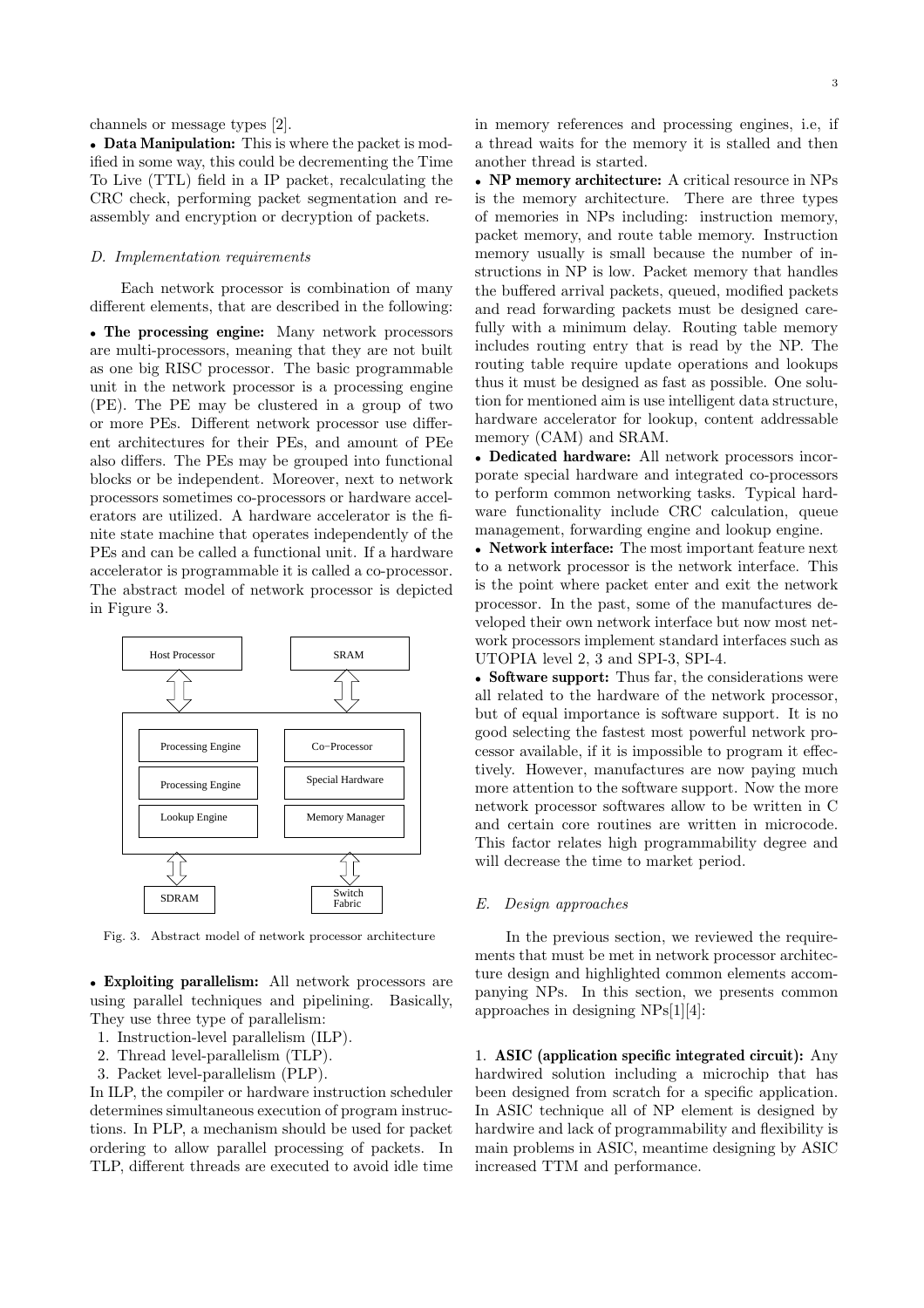2. ASIP (application specific instruction processor): An instruction set processor specialized for a particular application domain.

3. Co-processor: A hardwired, possibly configurable solution with a limited programming interface.

4. FPGA (field programmable gate array): A device that can be reprogrammed at the gate level.

5. GPP (general purpose processor): A programmable processor for general purpose computing.

ASICs are the most hardwired (least flexible), but provide the highest performance. GPPs are the most general (flexible) at the cost of the lowest performance. FPGAs provides an interesting value proposition in the absence of ASIPs or co-processors as they are higher performant than GPPs with more flexibility than ASICs.

# F. Commercial architectures

In this section we present the architectural specification for some of commercial network processors such as: Agere (PayloadPlus), Alchemy (Au1xxx), Applied-Micro circuits, Formerly MMC Networks (nP7xxx), BRECIS Communications (MSP5000), Broadcom, Formerly-SiByte (Mercurian SB1250), ClearSpeed Network Processor, Cognigine, IBM (PowerNP), Intel (IXP12xx, IXP24xx, IXP28xx), Vitesse and Formerly SiTera (PRISM IQ2000).

Various architectural techniques have been used in NP structure. These techniques are described in the following  $[1][4][2]$ :

• Traditional RISC-based approach architectures: The RISC architectures are the basic infrastructures of many existing NPs. RISC architectures have simple instructions for fast execution. However, due to RISC's simple ISA, compilers have to generate complex routines using a large number of simple instructions. To overcome this, time consuming tasks are identified and implemented as new instructions in a standard RISC processor ISA. These instructions include bit matching operations, lookup tables, and checksum calculations. The first generation of NPs were designed based on a RISC architecture. AU1000&AU1550 (Alchemy network processor) [6] BROADCOM, BRECIS, Vitesse-Sitera NP and Applied-Micro circuit [1][4]. The major performance bottlenecks in RISC-based architectures are the necessary bus bandwidth to handle instructions, data traffic, and processing cycles required to extract packet data, performing a forwarding table look up, modifying, and transmitting data. Several methods have been employed to overcome these bottlenecks. these methods are: function partitioning, special instruction and cache optimization [7].

• Special processor architectures: Some NPs use special processor architecture techniques, such as modified co-processor and special functional units to improve their performance. For example, Agere routing switch processor and Cisco-PXF TOASTER use VLIW architectures to exploit ILP [8][9][10]. Another method exploits ILP at run time using a superscalar approach that issues several instructions per clock cycle. Cognigine uses this method to find the ILP based on the dynamic behavior of the program. Multi-threading is another technique that has been implemented in some NPs, including the Intel IXP1200/2400/2800, and the IBM PowerNP [1][2][11].

• Massively parallel architectures with modern RISC approach: Some NPs utilize multiple PEs to exploit parallelism for example, ClearSpeed network processor is a cluster of several multi-threaded array processors (MTAP). Each MTAP contains up to 256 processing engines (PEs), which are all simple 8-bit processors with a 32-bit wide 4 kB memory unit of their own. The IBM PowerNP, IXP are other instances of this approach  $[12][13]$ .

The information provided in Tables I and II describe that all NPs have some kind of special hardware to execute common time-consuming tasks faster and executes special instructions to speed up network processing functions. Furthermore the utilization of multiple packet processing engine hides latency and results in reaching higher throughput.

## III. SOFTWARE TOOLS

In this section, we review different network processor software tools including: simulators, benchmarks and related tools. (Which may be used in other networking area fields).

# A. Network processor benchmarks

In NP area, no agreed upon standard benchmark exist and existing general purpose benchmarks can not be utilized. The goal of a NP benchmarks to allow for an objective and quantitive comparision between different architectures and to cover the NP application domain. Still, there are sevral issues in designing NP benchmark including: different NPs have different architectures, programming models and languages, and need to support a varying NP application domain from edge to core. Consequently, four levels have been identified in which network processing benchmarks can be defined:

1. System level: NP benchmarking in this level covers performance of complete systems such as routers and include both control plane and data plane functionalities. Examples of system level benchmarking are benchmarks for routers and firewalls.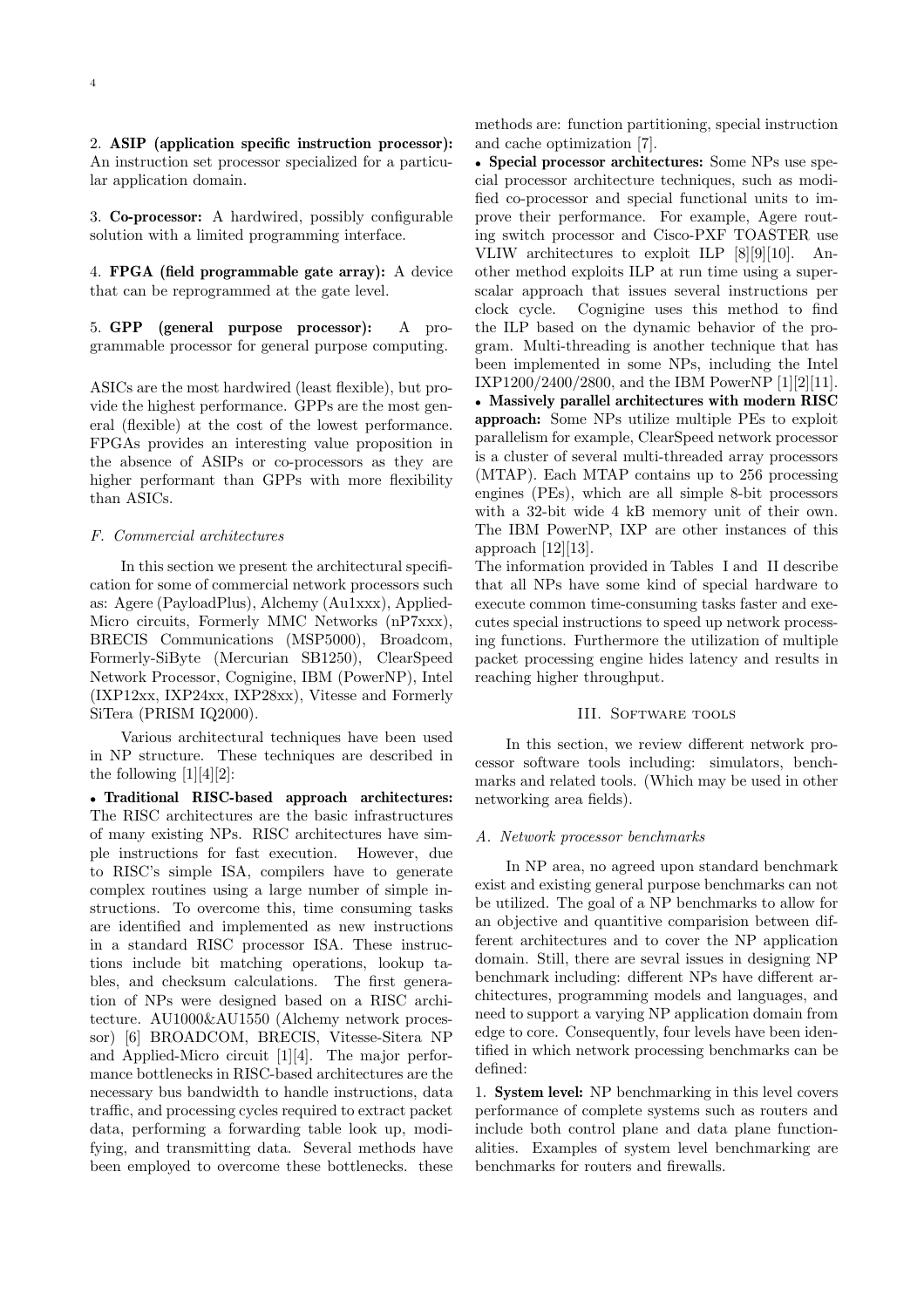| $\overline{\text{NP}}$ | <b>Special Hardware</b>                                 | <b>Special Instructions</b> | Layering  |
|------------------------|---------------------------------------------------------|-----------------------------|-----------|
|                        |                                                         |                             | Support   |
| Payload-<br>Agere      | FFP (Fast Patten Processor), ASI (Agere System in-      | For traffic management, QoS | $L2-4$    |
| Plus                   | terface), RSP (Routing switch processor)                | and packet modification     |           |
| Intel IXP $1200$       | Specialized functional unit for hashing and queue man-  | yes                         | $L2-4$    |
|                        | agement                                                 |                             |           |
| <b>IBM</b> PowerNP     | Co-processor to accelerate tree search and frame ma-    | yes                         | $L_{2-4}$ |
|                        | nipulation                                              |                             |           |
| Motorola C-5           | Fabric processor, table lockup unit, and queue and      | yes                         | $L2-7$    |
|                        | buffer management                                       |                             |           |
| Ezchip NP1             | Four special processors, MAC queue, and search engine   | Each TOP(Task Optimized     | $L2-7$    |
|                        |                                                         | Processor) has its ISA      |           |
| Cisco PFX              | 16 processor packet forwarding function                 | yes                         | $L2-4$    |
| Cognigine              | 16 Processing element or reconfigurable communication   | yes                         | $L2-7$    |
|                        | unit                                                    |                             |           |
| Alchemy AU1xxx         | MIPS processor                                          | <b>ves</b>                  | $L2-4$    |
| <b>BRECIS</b>          | 2 DSP processor                                         | yes                         | $L2-4$    |
| (MSP5000)              |                                                         |                             |           |
| Broadcom(SB-           | 2 MIPS 64 bit                                           | $\mathbf{n}$                | $L3-7$    |
| 1250)                  |                                                         |                             |           |
| Micro<br>Applied       | Packet transform, search, and policy engines            | yes (Optimized ins.)        | $L2-4$    |
| circuit                |                                                         |                             |           |
| ClearSpeed             | Table lookup engine                                     | no                          | $L2-4$    |
| Virtese Sitera         | Co-processor for lookup, classification, and queue man- | yes                         | $L2-3$    |
|                        | agement                                                 |                             |           |

|                                        | TABLE I |  |  |
|----------------------------------------|---------|--|--|
| ARCHITECTURAL COMPARISON FOR SOME NPS. |         |  |  |

| NP                    | Multiple packet processing                       | <b>Number of Threads</b> |
|-----------------------|--------------------------------------------------|--------------------------|
| Agere PayloadPlus     | Three (FPP, RSP which one has three VLIW compute | $64$ FPP                 |
|                       | engine, and ASI)                                 |                          |
| Intel IXP 1200        | 6 programmable engine (four thread each one)     | 4                        |
| <b>IBMPower NP</b>    | 16 functional unit.                              | 2                        |
| Motorola C-5          | 16 channel processor                             | 4                        |
| Ezchip NP1            | 64 task optimized processor                      |                          |
| Cisco PFX             | 16 Processor engine                              | 2                        |
| Cognigine             | 16 RCU each one has 4 parallel unit              | 4                        |
| Alchemy AU1xxx        | MAC(Multiply & Accumulate)                       |                          |
| BRECIS (MSP5000)      | Co-Processor (ADPCM)                             |                          |
| $Broadcom(SB-1250)$   | No.                                              |                          |
| Applied Micro Circuit | $\overline{No}$                                  | 8                        |
| ClearSpeed            | Multi Thread Array processor include 256 PE      | 32                       |
| Virtese Sitera        | Co-processor, 4 RISC processor                   |                          |

TABLE II Multi processing comparison for some NPs

2. Function level: In this level, benchmarks cover the performance of specific NP application functions and include data plane functionalities. Example of function level are IP forwarding filtering and NAT applications.

3. Micro level: In this level, benchmarks cover elementary operations that are commonly put together to make up a function such as string searcher, CRC calculation, and longest prefix match table lookups.

4. Hardware level: In this level, benchmarks measure the latencies and throughputs for accessing the various hardware resource in the NP. This level is architecture specific and it can be defined for a given architecture, therfore this level does not provide a metric for comparing the performance of two different network processors.

Network processor benchmarks are described in the following:

• CommBench: A methodology for studying performance of network hardware is CommBench. The CommBench is similar to SPEC for traditional architectures [14][15]. The benchmark is composed of eight programs, four of them oriented towards packet header processing and four oriented towards data stream processing. The instruction mix of CommBench are similar when compared across the entire benchmark, but the payload processing applications execute significantly more add/sub, shift, and logic operations [14]. • NPBench: NPBench is a set of benchmarks targeted towards control plane (traffic management and quality of service) as well as data plane workloads. The char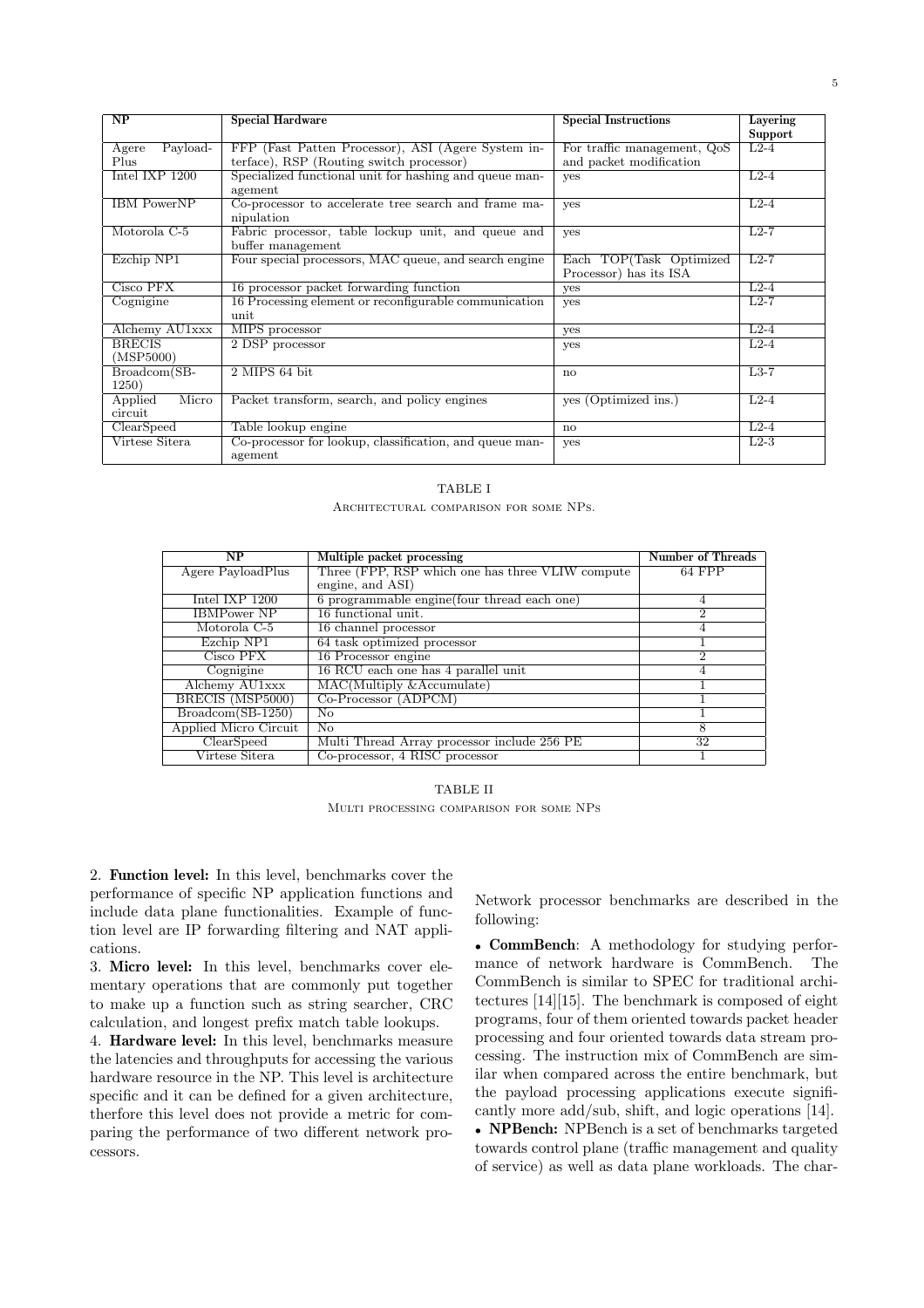acteristics of NPBench workloads, such as instruction mix, parallelism, cache behavior and required processing capability per packet are described in[16].

• EEMBC: Embedded microprocessor benchmark consortium, was formed in 1997 to develop meaningful performance benchmarks for the hardware and software used in embedded systems. It defines a set of 34 application benchmarks in the areas of networking, communication, telecommunication and industry domains. In the networking domain, EEMBC define only the benchmarks including Patricia route lookup, Dijkstra's OSPF, and packet flow between queues [17][1].

• NetBench: NetBench is a suite of benchmarks that allow users to approximate the performance of processors tasked with moving packets in networking applications. The suites seven benchmark kernels are the following: IP packet check, IP reassembly, IP network address translator (NAT), route lookup, open shortest path first (OSPF), quality of service (QOS) and TCP [18]. It defines and classifies a set of nine network processor benchmarks at the microlevel [1].

• NPF Benchmarking Work Group (NPF-BWG): NPF-BWG defines benchmarks at microlevel, function level, and system level applications.

• Intel NP benchmark: This benchmark specifically focuses on the IXP1200 NP, it operates at four levels: Hardware level, micro level, function level, and system level. It provides some results for IP forwarding on Intel IXP1200 [1].

#### B. Network processor simulators

In this section, we present several network simulators for network processor simulation and other networking area.

• NEPSIM simulator: the NEPSIM simulator is an integrated infrastructure for analyzing and optimizing NP design and power dissipation at architectural level. NEPSIM is based on IXP1200 Intel architecture [19][20].

• Component network simulator (ComNetSim): The goal of this simulator is to model the behavior of network processing components. This simulator implemented and simulated an abstract model of the Cisco-Toaster network processor and it is implemented by object oriented programing in  $c++$  environment [1][2].

• The network simulator (NS 2.0): This system is used to study the behavior of algorithms and protocols at the network level with interaction between different nodes. NS2.0 provides substantial support for the simulation of TCP, routing and multi-cast protocols over wired and wireless (local and satellite) networks [21].

• The network animator: The network animator began in 1990 at LBL as a simple tool for animating packet trace data. This trace data is typically derived as output from a network simulator like NS2.0 or from real network measurements. It supports topology layout, packet level animation and various data inspection tools [22].

• The CNET network simulator (v2.0.9): This simulator enables experimentation with various data-link layer, network layer, routing and transport layer networking protocols in networks consisting of any combination of point-to-point links and IEEE 802.3 Ethernet segments. It was developed at the university of Western Australia, CNET runs on a variety of Unix and Linux platforms [23].

• National Chiao Tung university simulator (NCTU): The NCTU network simulator is a high-fidelity and extensible network simulator and emulator capable of simulating various protocols used in both wired and wireless IP networks. The NCTUns can be used as an emulator, it directly uses the Linux TCP/IP protocol stack to generate high-fidelity simulation results, and it has many other interesting qualities. It can simulate various networking devices. For example, Ethernet hubs, switches, routers, hosts, IEEE 802.11 wireless stations and access points, WAN (for purposely delaying/dropping/reordering packets), optical circuit switch, optical burst switch, QoS DiffServ interior and boundary routers. It can simulate various protocols for example, IEEE 802.3 CSMA/CD MAC, IEEE 802.11 (b) CSMA/CA MAC, learning bridge protocol, spanning tree protocol, IP, mobile IP, Diffserv (QoS), RIP, OSPF, UDP, TCP, RTP/RTCP/SDP, HTTP, FTP and telnet [24].

• Georgia-tech network simulator (GTNetS): The Georgia-tech network simulator is a full-featured network simulation environment that allows researchers in computer networks to study the behavior of moderate to large-scale networks, under a variety of conditions. The design philosophy of GTNetS is to create a simulation environment that is structured much like actual networks are structured. Simulation objects representing network nodes have one or more interfaces, each of which can have an associated IP address and an associated link. layer 4 protocol objects in GT-NetS are bound to ports. Connections between protocol objects at the transport layer are specified using a source IP, source port, destination IP, destination port tuple just like actual TCP connections. The interface between applications and transport protocols uses the familiar connect, listen, send, and send to calls much like the ubiquitous sockets API in Unix environments [25].

• The packet lookup and classification (PALAC) simulator: This simulator developed at Stanford university provides a framework for studying behavior of packet classifying algorithms. The system includes a traffic generator, packet classifier algorithms, and statistics collection mechanisms. The goal of this simulator seems to have been to design and implement efficient packet classification algorithms [26].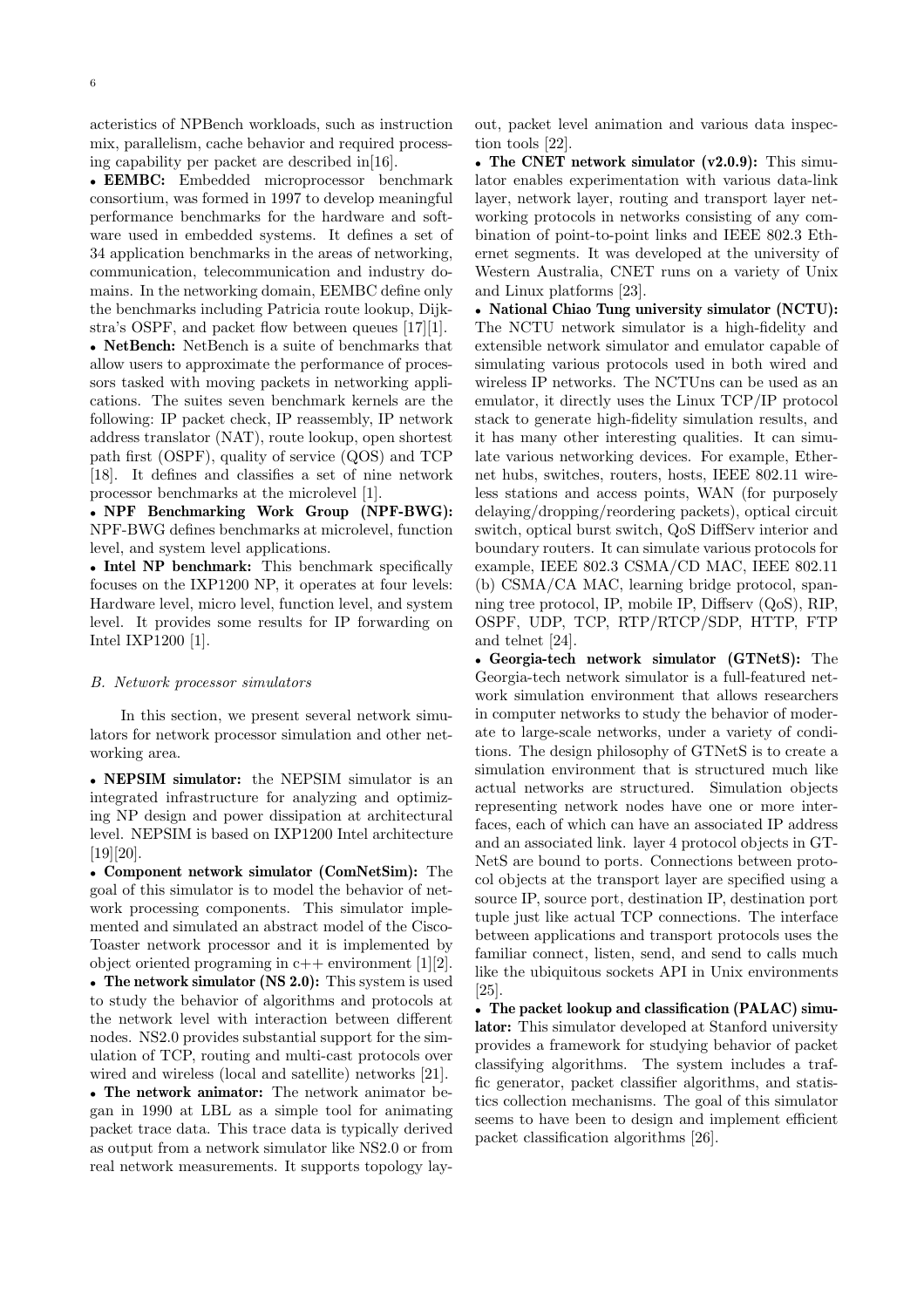• Scalable wireless network simulator (SWANS): the scalable wireless network simulator was created primarily as a validation of the virtual machine-based approach to simulator construction. SWANS is organized as independent software components that can be composed to form complete wireless network or sensor network configurations. Its capabilities are similar to ns2, but is able to simulate much larger networks. SWANS design to achieve high simulation throughput, save memory, and run standard Java network applications over simulated networks. In addition, SWANS implements a data structure called hierarchical binding for efficient computation of signal propagation [27]. • OMNeT++: The OMNeT++ simulator is a component-based, modular and open-architecture simulation environment with strong GUI support and an embeddable simulation kernel. Its primary application area is the simulation of communication networks and because of its generic and flexible architecture, it has been successfully used in other areas like the simulation of IT systems, queuing networks, hardware architectures and business processes as well. OMNeT++ is rapidly becoming a popular simulation platform in the scientific community as well as in industrial settings. Several open source simulation models have been published, in the field of Internet simulations (IP, IPv6, MPLS, etc), mobility and ad-hoc simulations and other areas [28].

#### C. Network processor related tools

The one of interesting work related to network processor refered to by E. Kohler in MIT as the click modular router. It provides a good framework to study the router functionalities.

The click modulator router: Click is a new software architecture for building flexible and configurable routers. Click software runs in the Linux kernel on conventional PC hardware. A click router is assembled from packet processing modules called elements. Individual elements implement simple router functions like packet classification, queuing, scheduling, and interfacing with network devices. A router configuration is a directed graph with elements at the vertices's, packets flow along the edges of the graph. Configurations are written in a declarative language that supports user-defined abstractions. This language is both readable by humans and easily manipulated by tools [29][30][31].

#### IV. Challenges and Trends

### A. Challenges

Some of important challenges in network processor area are:

• Maintain high programmability and flexibility: Due to attention exponential growth in bandwidth and variety in applications, NP must be able to perform many application in wire speed, in other word NP must be able adapt to software and hardware changing.

• Achieve high performance: Network processors must be able to support large bandwidth connections, multiple protocols, and advanced features without becoming a performance bottleneck. Network processors must be able to provide wire speed, nonblocking performance regardless of the size of the pipe, the type of protocol or the features that are enabled.

• Achieve lower TTM (time to market): Time to market has become a critical factor in achieving success with network equipment, it has known as a factor that determined the success or failure of the product in the market and relates to programmability and flexibility.

The most important challenge for network processor designer is to have flexibility in software and to archive high speed using ASIC or SOC-based network processor.

#### B. Trends

The most important trends in network processors area are:

• FPGA and reconfigurable architecture network processor: With due attention to much complexity in higher level of protocol stack, each network processor must have elements that can dynamically run different part in higher layer of protocol stack. In other words future network processors include two parts [32]: an ASIC part for the data plane part, and an FPGA part for the control plane part. Two FPGA network processor were designed that show FPGA architectures are at the starting point in this area and the next generation of high speed network processors are moving towards being based on FPGA [33][34]. Some instances FPGA network processors are ProPars and VALUE network processor [34].

• Parameterizable hardware platform for multi-NPs architectures: A trend exists to have dynamic elements in network processor architecture. Dynamic parameters in NPs structure are done in two levels including: register level and processing element level. Register Level: There are different implementations from mentioned alternative. In first case one of interesting work has been done in Georgia university [35], in this work, the base platform is IXP1200 network processor and the properties of applications running on the network processor have been studied. It has been observed that their imbalanced register requirement across different threads at different program points could lead to poor performance so it uses register allocator aiming to distribute available registers to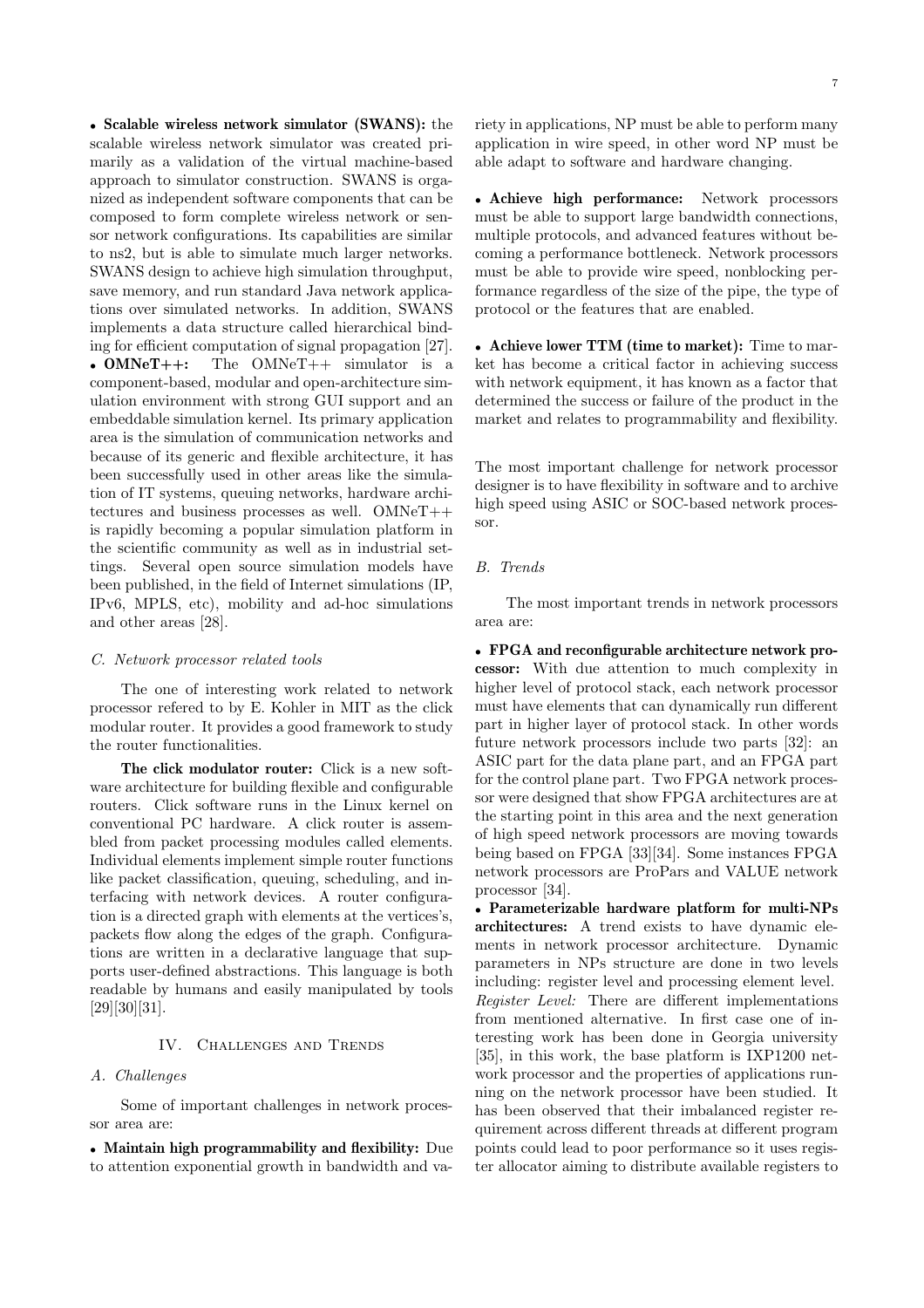different threads according to their need [35].

Processing element level: A method to achieve more flexibility in network processor architecture using reconfigurable computing. An effort has been done combination reconfigurable elements to IXP network processor using BONeS simulator [36]. In other works has been designed network processor with parameterizable processing element in cluster and number of clusters that can be adaptable to different application domain including core and edge area [37][38].

• Packet differentiation filtering and processing: This is a trend to separate redundant packets from the normal packet stream. In other words, redundant packets in the processing phase are separated and inserted again after processing. Some of these packets are acknowledgment and hello packets. The FlexPath NP was designed to map network processor application sub-function onto both software programmable processor resources and reconfigurable hardware building blocks, such that different packet flows are forwarded via different, optimized processing path through the NP. In FlexPath there are different packets path to CPU, co-processor and traffic manager that path selection operation is done by path dispatcher [39].

• Designing quantitative evaluator software: Network applications vary as fast as NP architectures do, each application has specific packet pattern. Designing a NP based application is complicated hence it is necessary to study the structure of packets and traffic patterns when designing network processors [26]. It is better to perform quantitative studies of the time consumption of the different stages in packet processing, along with statistics of the distribution of packets in Internet traffic and using of these criteria for optimizing and designing NPs.

• Designing operating system in network processors: One of most important challenges in network processor area is programmability and flexibility in software. To make full use of the capabilities of network processors, it is imperative to provide the ability to dynamically adapt to changing traffic patterns and to provide runtime support in the form of a network processor operating system. The differences to existing operating systems and the main challenges lie in the multiprocessor nature of NPs, their on-chip resources constraints, and the real-time processing requirements. Network processing is inherently a dynamic process. Changing traffic patterns, new network services and protocols, new algorithms for flow classification, and changing defenses against denial of service attacks present the dynamic background that a programmable router needs to accommodate. This requires that the router can:

– Implement multiple packet processing applications at the same time.

– Quickly add and remove processing functions from its workload.

– Ensure efficient operation under all circumstances. In particular, the management of various system resources is important to avoid performance degradation from resource bottlenecks. The complexity of NP multiprocessor architectures has limited the use of existing operating system concepts in this domain [40][41]. It is important to note that the goals of an operating system for network processors are very different. Some differences between network processor operating system and conventional operating system are: separation between control and data path, limited interactivity, regularity and simplicity of applications, processing dominates resource management. There is no reference model for network processor operating systems some efforts has been done related to data plane [40] and other in NIC architecture [41].

• Asynchronous design of network processors: Some RISC processor architecture have been designed using asynchronous techniques but these products are not available. One limitation in network processor area is the clock rate limitation. This limitation can be eliminated by asynchronous design [42][43][44]. Examples are high-speed non-linear asynchronous pipeline, an asynchronous dataflow FPGA architecture pipelines, an asynchronous super-scalar architecture for exploiting instruction-level parallelism and asynchronous implementation of parallel architectures [45][46][47].

• Small-scale and ad-hoc networks: In an ad-hoc network, a set of wireless stations communicate directly with one another without using an AP(access point). The devices in ad-hoc networks do not communicate with a central base station or server, but rather with its peers in the local environment. The suggestion is a network processor designed specifically for such an environment. Compared with its larger cousins in high-end fixed networks, such a mobile NP would not need parallel processing engines. At a couple of megabits per second, there are several microseconds for each packet even at the worst case (all ACKs) and one packet processing engine could be enough for that purpose. Other issues are of interest though. Since the protocols used for communication over a wireless channel need to compensate for the lossy nature of the medium, those parts of the protocol suite could be reflected in the NP design. Then there is the ad-hoc part. Routing tables need to be updated frequently. In a full-scale NP, this is commonly done by the host GPP, but in the mobile case there is reason for putting it in the NP. One way to design a mobile NP is thus a set of two simple processors on one chip: a simple general-purpose RISC core and one PE with packet handling instruction. The GPP takes care of routing table management and exception handling. It could also be responsible for invoking the host CPU if unresolvable packets appear. The PE does classification and calls on the look-up engine to get the next-hop address. Since memory latency always is a problem,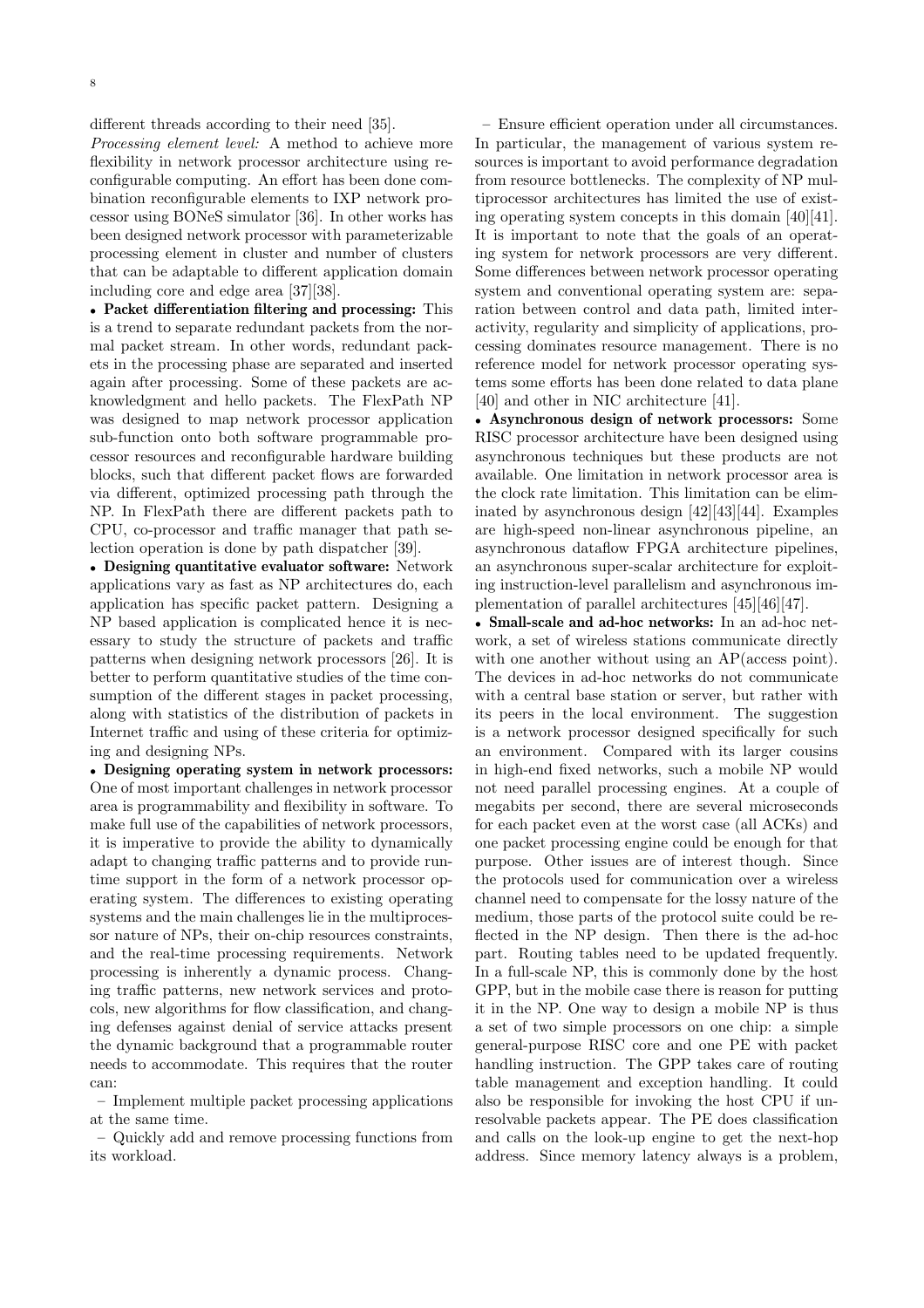it would be wise to equip the PE with support for two simultaneous threads, so that two packets could be processed at the same time [2].

• Grid computing and network processors: Applying the resources of many computers in a network to a single problem at the same time usually a scientific or technical problem that requires a great number of computer processing cycles or access to large amounts of data. Grid computing uses software to divide and farm out pieces of a program to as many as several thousand computers [48][49]. With NPs in the network infrastructure performing the routing of packets, it would be matter of software to let the NPs participate in the forming of the grid by having them, the NPs, take care of the load balancing and the distribution of computing tasks to different computers in the grid. Just as a regular router forwards packets along the supposedly best way to a destination, a Grid router could forward computing tasks to the part of the grid and eventually to the computer or the computers where they are best served [2][50]. It is interesting to investigate what such a network, where the network does more than forwarding data, but also takes part in the processing of tasks, would demand from the equipment that performs the necessary functions. If the NPs enable a new form of grid how would that grid affect the NPs? How can optimized NPs for grid processing?

# V. CONCLUSION

In this paper, we introduced the field of network processors by first presenting a description of what network processors are. Subsequently, we described the general, functional, and implementation requirements to such processors must meet. Afterwards, a brief survey of design approaches was discussed in conjunction with a summary of commercially available network processors. Second, we described in detail benchmarking approaches and presented several instances of such benchmarks. This was followed by survey of existing network processor(-related) simulators. Finally, we presented an overview of several challenges and identified many trends that we are witnessing nowand that continue in the near future.

#### **REFERENCES**

- [1] P. Clowley, M. Franklin, and H. Hamidioglu, Network Processor Design: issues and practices. Morgan Kaufmann, 2003.
- [2] D. Suryanarayanen, "A Methodology for Study of Network Processing Architecture, M.Sc. Thesis," Master's thesis, North Carolina State University, 2001.
- [3] "White Paper for Roke Manor Research An Introduction to Network Processors," http://www.roke.co.uk/ download/ white papers/ network processors introduction.pdf.
- [4] N. Shah, "Understading Network Processors," Master's thesis, Berkeley University, 2001.
- [5] "White Papaer Challenges in Building Network Processor Based Solutions," www.futsoft.com/pdf/ NPwp.pdf.
- [6] "Product Brief, AMD Alchemy, Au1550 Processor," http://www.amd.com/usen/Connectivity Solutions/Product Information.
- [7] F. Khunjush, M. Watheq, E. Kharashi, F. Li, and N. Dimopoulos, "Network Processor Design: Issues and challenges ," in Proc. IEEE Intl. Conf. on Communications, Computers and signal Processing. [8]
- [9] "White Paper, 10G Network Processor Chip-Set," http://www.agere.com.
- [10] A. Company, "Product Brief Agere System PaylaodPlus APP750NP," October 2003.
- [11] "Intel IXP2850 Network Processor," http://www.intel.com /design/ network/ products/npfamily/ ixp2850.htm.
- [12] "Clearspead Network Processor," http:// tech.nplogic.com/ survey/ clearspeed.html.
- [13] "Clearspead Network Processor," http://www.clearspeed.com .
- [14] T. Wolf and M. Franklin, "Commbench: A telecommunications benchmark for network processor," in IEEE Intl. Symp. on Performance Analysis of Systems and Software  $(ISPASS-2000)$
- [15] B. Liljeqvist, "Vision and Facts, Asurvey of Network Processors, M.Sc Thesis," Master's thesis, Chalmers University, 2003.
- [16] B. K. Lee and L. K. John, "NpBench: A Benchmark Suite for Control Plane and Data Plane Applications for Network Processors," in Proc. IEEE Intl. Conf. on Computer Design (ICCD'03).
- [17] "Network Animator Network Simulator," http:// www.eembc.org/ TechLit/Index.asp.
- [18] "EEMBC Network Processor Benchmark," http://www.eembc.org/benchmark/networking2 sl.asp.
- [19] Y. Luo, J. Yang, L. N. Bhuyan, and L. Zhao, "NepSim: A Network Processor Simulator with Power Evalution Framework," IEEE Micro Special Issue on Network processors for Future High-End System and Applications, pp. 33–44, September 2004.
- [20] "NepSim Simulator," http://www.cs.ucr.edu/ yluo/ nepsim/.
- [21] "The Network Simulator ns.2.0," Http:// www.isi.edu /nsnam/ns/.
- [22] "Embedded Microprocessor Bencmark Consortium," http://www.isi.edu/nsnam/nam/.
- [23] "CNET Network Simulator," http:// www.csse.uwa.edu.au /cnet/.
- [24] "NS Network Simulator," http:// nsl.csie.nctu.edu.tw/ nctuns.html.<br>"GTNets
- [25] "GTNets Network Simulator," http:// www.ece.gatech.edu/ research/labs/ MANIACS/ GT-Net<sub>S</sub>/
- [26] J. Balkman and N. Mckeown, "The Packet Lookup And Classification  $(PALAC)$ ," math.stanford.edu/tools /PALAC/SRC/.
- [27] "SWANS Network Simulator," http:// jist.ece.cornell.edu/ swans-user/ index.html.
- [28] "OMNETPP Network Simulator," http:// www.omnetpp.org/ index.php.
- [29] E. Kohler, "The Click Modular Router," Ph.D. dissertation, MIT University, 2000.
- [30] E. Kohler, R. Morris, B. Chen, J. Jannoti, and M. F. Kaashoek, "The Click Modular Router," ACM Transaction on computer systems, pp. 263–297, August 2000.
- [31] "Click Modular Router," http://pdos.csail.mit.edu/click/.
- [32] X. Nie, U. Norvviqst, L. Gazsi, and D. Liu, "Network Processors for Access Network Trends and Chalenges," Proc. IEEE Conf. on Parallel and Distributed Computing Systems, 2004.
- [33] M. Coss and R. Sharp, "The Network Processor Decision," Bell Lab. Technical Journal, pp. 177–189, September 2004.
- [34] "FPGA Network Processor," http://www.roke.co.uk/ networks/ hardware/ network processor cores.asp.
- [35] A. Zhuang and S. Pande, "Balancing Register Allocation Across Threads for a Multithreaded Network Processor," in Proc. Conf. on Programming language design and implementation.
- [36] L. A. Troxel, A. D. George, and S. Oral, "Design and Analysis of a Dynamically Reconfigurable Network Processor ," in Proc. IEEE Local Computer Networks.